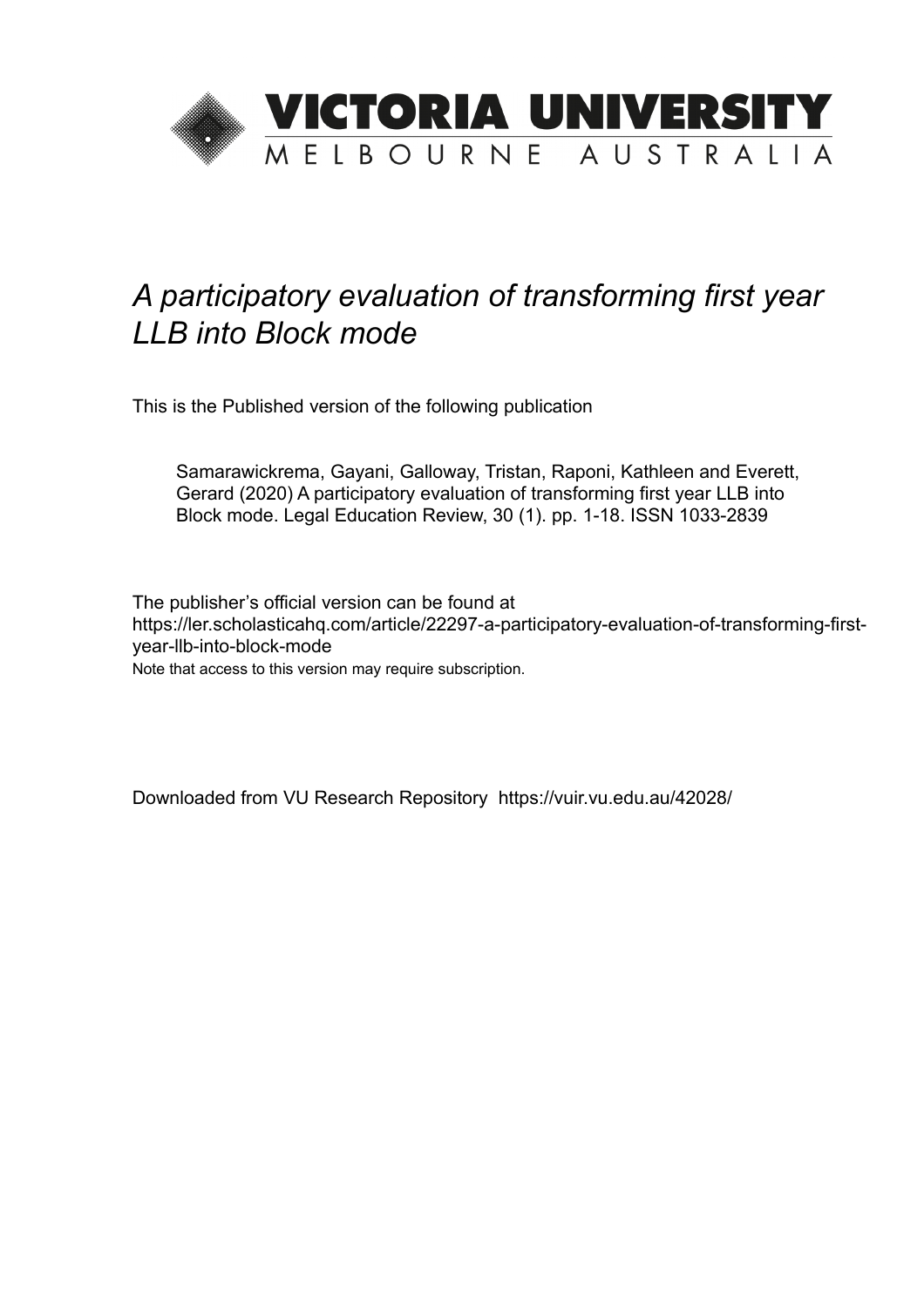Bond University

# Legal Education Review

Volume 30 Issue 1

2020

A Participatory Evaluation of Transforming First Year LLB Into Block Mode

Gayani Samarawickrema Victoria University

Tristan Galloway Victoria University

Kathleen Raponi Victoria University

Gerard Everett Victoria University

Follow this and additional works at: <https://ler.scholasticahq.com/>



This work is licensed under a [Creative Commons Attribution-Noncommercial-No Derivative Works 4.0](https://creativecommons.org/licenses/by/4.0/)  [Licence.](https://creativecommons.org/licenses/by/4.0/)

 $\_$  , and the state of the state of the state of the state of the state of the state of the state of the state of the state of the state of the state of the state of the state of the state of the state of the state of the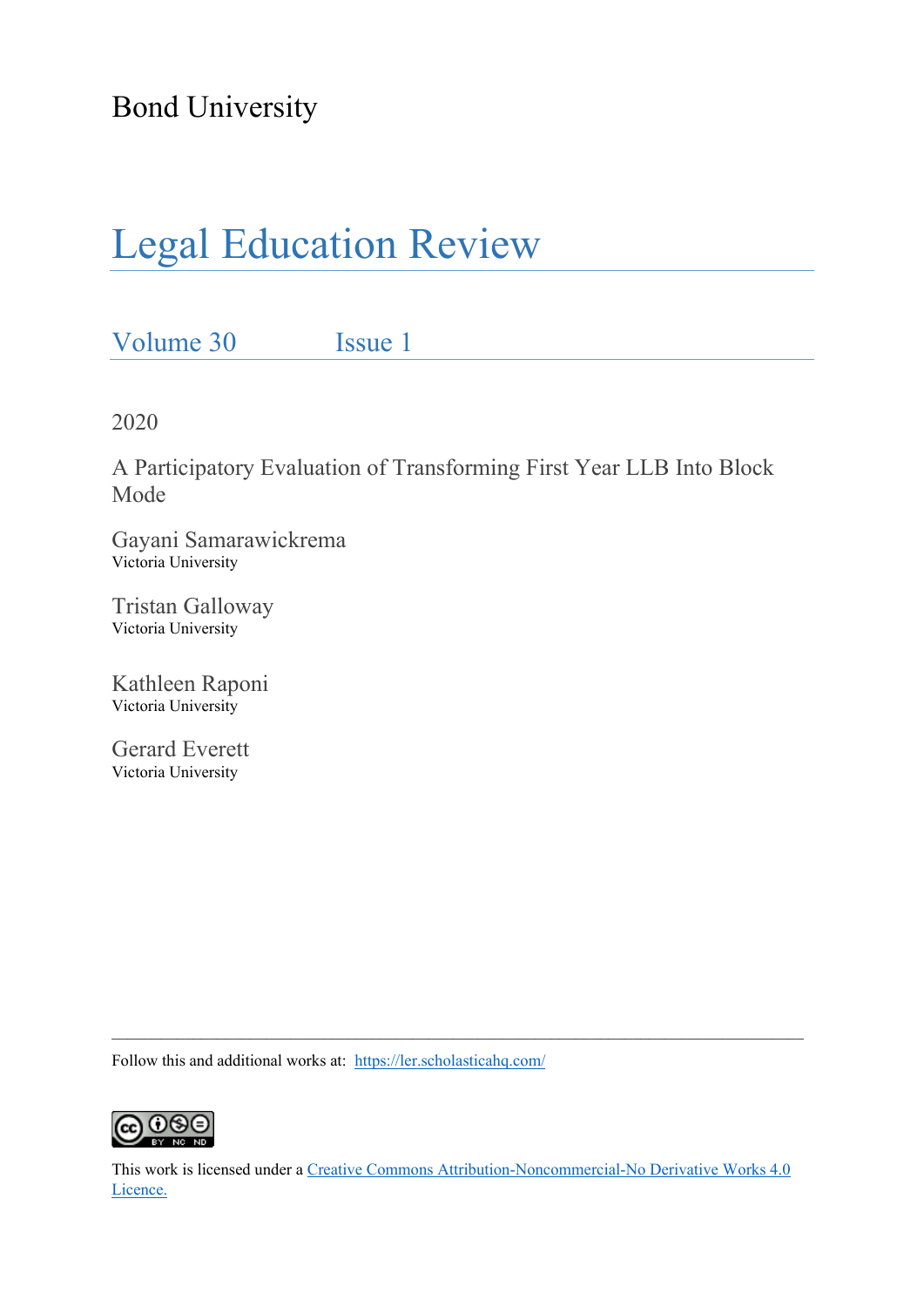### **A PARTICIPATORY EVALUATION OF TRANSFORMING FIRST YEAR LLB INTO BLOCK MODE**

#### GAYANI SAMARAWICKREMA, [\\*](#page-2-0) TRISTAN GALLOWAY, [\\*\\*](#page-2-1) KATHLEEN RAPONI<sup>[+](#page-2-2)</sup>, GERARD EVERETT<sup>+</sup>

#### I INTRODUCTION

Reviews by Scott,<sup>[1](#page-2-3)</sup> Wlodkowski<sup>[2](#page-2-4)</sup> and Davis<sup>[3](#page-2-5)</sup> showcase the long pedigree of pedagogical research into intensive mode delivery of tertiary education. This mode of learning — commonly referred to as accelerated, compressed, time-shortened or block mode — are higher education courses that are delivered in their entirety during a short timeframe, in contrast to the traditional 12–16-week semester-long delivery.[4](#page-2-6) Intensive delivery modes have been in part an institutional response to accommodate the needs of diverse student groups and demands for improved curriculum flexibility.<sup>[5](#page-2-7)</sup> Substantively, intensive delivery provides concrete benefits and unique challenges. French argues that courses delivered in the shortened timeframe increase opportunities for interdisciplinary learning and greater student mobility due to their inherent flexibility. [6](#page-2-8) Hodgson and Spours [7](#page-2-9) point to the intensive mode's capacity to structure knowledge developmentally, in palatable 'bite-sized' pieces. However, the approach has also been critiqued for its potential to create intellectual fragmentation of material and simplify the complexity of the real world. [8](#page-2-10) The rapid nature of

<span id="page-2-0"></span>Connected Learning, Victoria University.

<span id="page-2-2"></span><span id="page-2-1"></span>College of Law and Justice, Victoria University.

First Year College, Victoria University.

<span id="page-2-3"></span><sup>1</sup> Patricia A Scott, 'Attributes of High Quality Intensive Course' (2003) 97 *New* 

<span id="page-2-4"></span><sup>&</sup>lt;sup>2</sup> Raymond Wlodkowski, 'Accelerated Learning in Colleges and Universities' (2003) 97 *New Directions for Adult and Continuing Education* 5.

<span id="page-2-5"></span><sup>3</sup> Martin Davis, 'Intensive Teaching Formats: A Review' (2006) 16(1) *Issues in Educational Research* 1.

<span id="page-2-6"></span><sup>4</sup> Ibid.

<span id="page-2-7"></span><sup>5</sup> Sarah French, *The Benefits and Challenges of Modular Higher Education Curricula* (Issues and Ideas Paper, Melbourne University, October 2015) < https://melbournecshe.unimelb.edu.au/resources/categories/occasional-papers/the-benefits-andchallenges-of-modular-higher-education-curricula>.

<span id="page-2-9"></span><span id="page-2-8"></span>Ibid.

<sup>7</sup> Ann Hodgson and Ken Spours, *Dearing and Beyond: 14-19 Qualifications, Frameworks and Systems* (Routledge, 1997) 105, 120.

<span id="page-2-10"></span><sup>8</sup> Richard Hall and Keith Smyth, 'Dismantling the Curriculum in Higher Education' (2016) 2(1) *Open Library of Humanities* 1 .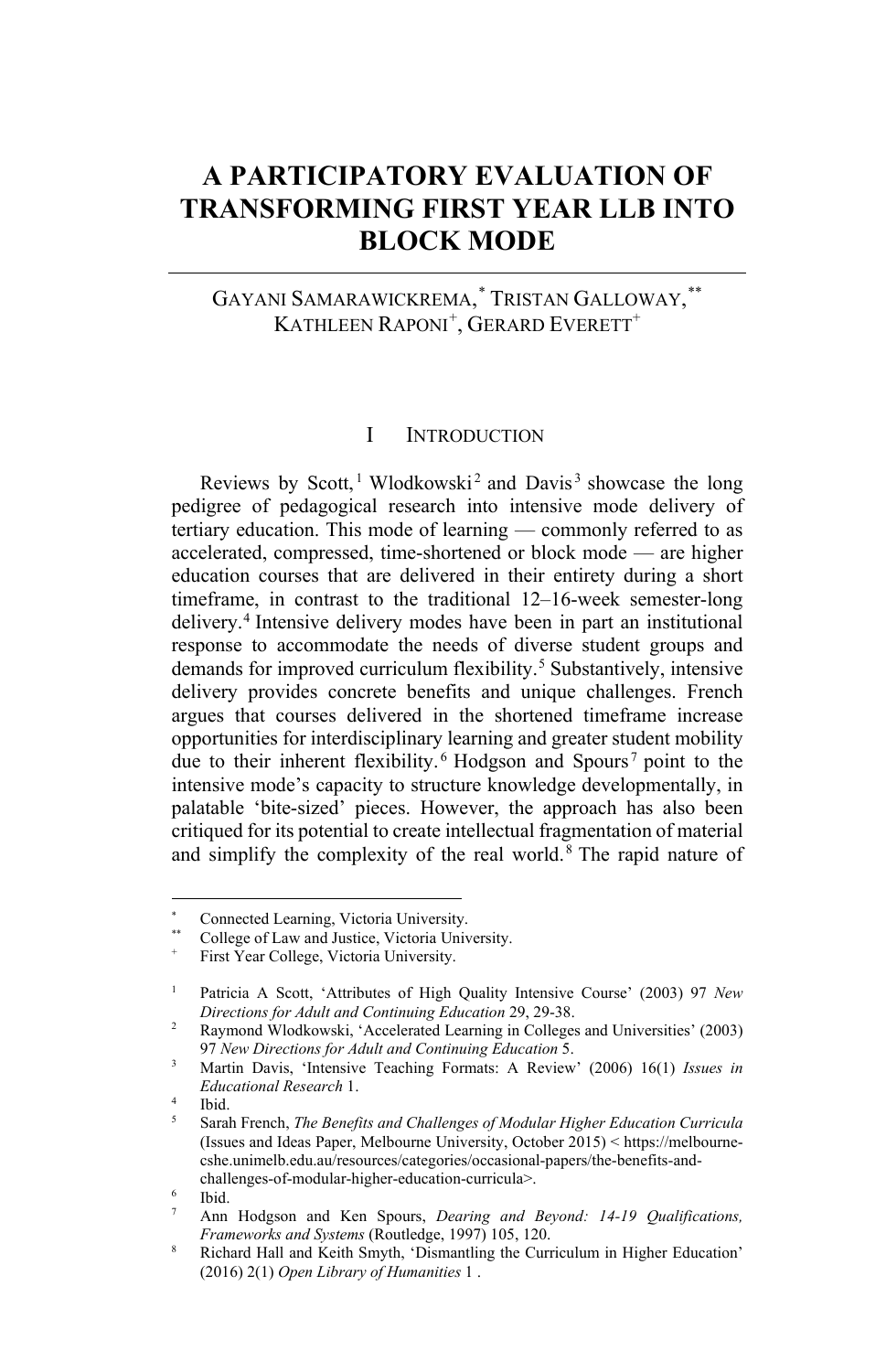learning in this mode may limit student reflection on learning, leading to reduced long-term cross-pollination of ideas in cognate courses.<sup>[9](#page-3-0)</sup> Nevertheless, in Australia, the increased adoption of intensive mode delivery has been observed by a national study of the Australian Office of Learning and Teaching. The study highlighted the various benefits, challenges and strategies involved in designing and implementing intensive courses, and provided advice on how to optimise the student learning experience.<sup>[10](#page-3-1)</sup> Several Australian universities offer accelerated forms of learning at varying levels and disciplines, including within undergraduate science,  $^{11}$  $^{11}$  $^{11}$  marketing,  $^{12}$  $^{12}$  $^{12}$  economics,  $^{13}$  $^{13}$  $^{13}$  second year pharmacology,  $14$  neuroanatomy  $15$  and post-graduate business and management.<sup>[16](#page-3-7)</sup>

Like other disciplines, law has been successfully taught in this format in Australia,[17](#page-3-8) and some Australian law schools now teach their masters programs in intensive mode. Ramsay [18](#page-3-9) claims intensive teaching is increasing in Australian law schools that offer advanced specialised knowledge at post-graduate level. This trend is not dissimilar to international developments such as Ireland's University College Cork Summer Institute, which was established to teach law in intensive four-week summer sessions.<sup>[19](#page-3-10)</sup> The literature, however, has thus far been limited in its examination of teaching first year undergraduate law in intensive mode, possibly because this represents an emerging innovation in law schools. [20](#page-3-11) Consequently, this study

<span id="page-3-1"></span><span id="page-3-0"></span> $\frac{9}{10}$  French, (n 5).

Sally Male et al, 'Intensive Mode Teaching Guide' (University of Western Australia, 2016).

<span id="page-3-2"></span><sup>&</sup>lt;sup>11</sup> Marina Harvey et al 'A Review of Intensive Mode of Delivery and Science Subjects in Australian Universities' (2017) 51(3) *Journal of Biological Education* 315.

<span id="page-3-3"></span><sup>&</sup>lt;sup>12</sup> Henry Ho and Michael Polonsky, 'Exploring Marketing Students' Attitudes and Performance: A Comparison of Traditional and Intensive Delivery' (2009) 19(3) *Marketing Education Review* 41.

<span id="page-3-4"></span><sup>&</sup>lt;sup>13</sup> Daniel Johnson et al, 'Retention of Economics Principles by Undergraduates on Alternative Curricular Structures' (2011) 86(6) *Journal of Education for Business*  332.

<span id="page-3-5"></span><sup>14</sup> Abdullah Karaksha et al, 'Benefits of Intensive Mode Teaching to Improve Student Performance' (Conference Paper, International Conference of Education, Research and Innovation, 18 November 2013) <https://library.iated.org/view/KARAKSHA2013BEN>.

<span id="page-3-6"></span><sup>&</sup>lt;sup>15</sup> Stephney Whillier and Reidar P Lystad, 'Intensive Mode Delivery of a Neuroanatomy Unit: Lower Final Grades but Higher Student Satisfaction' (2013) 6(5) *Anatomical Sciences Education* 286.

<span id="page-3-7"></span><sup>&</sup>lt;sup>16</sup> Suzan Burton and Paul L Nesbit, 'Block or Traditional? An Analysis of Student Choice of Teaching Format' 14(1) *Journal of Management and Organization* 4.

<span id="page-3-8"></span><sup>17</sup> Bronwyn Ellis and Janet Sawyer, 'Regional Summer Schools: Widening Learning Opportunities through Intensive Courses' (2009) 19(1) *Education in Rural Australia* 35.

<span id="page-3-9"></span><sup>18</sup> Ian Ramsay, 'Intensive Teaching in Law Subjects' (2011) 45(1) *The Law Teacher*  87.

<span id="page-3-10"></span><sup>&</sup>lt;sup>19</sup> Fidelma White and Louise Crowley, 'The International Summer School Experience: A Worthwhile Challenge' (2015) 49(1) *The Law Teacher* 39.

<span id="page-3-11"></span><sup>&</sup>lt;sup>20</sup> Sarah Moulds, 'Visible Learning at Law School: An Australian Approach to Improving Teacher Impact in Intensive and Online Courses' (2020) *The Law Teacher* 1 < https://doi.org/10.1080/03069400.2020.1733358>, 1-17; Michele Pistone, 'Law Schools and Technology: Where We Are and Where We Are Heading' (2015) 64(4) *Journal of Legal Education* 586.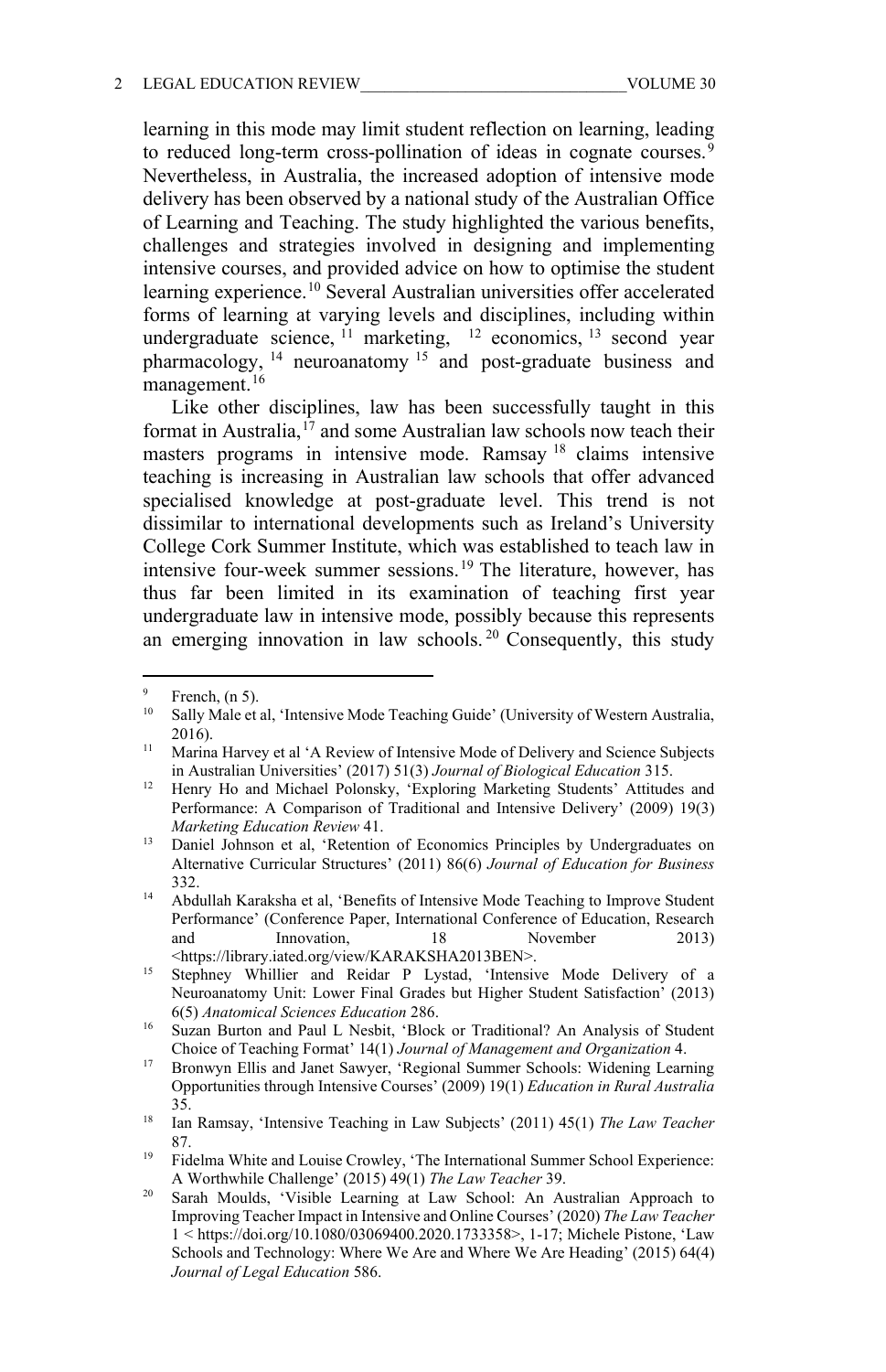seeks to contribute to the literature by reporting on the experiences of designing and delivering first year Bachelor of Laws ('LLB') in block mode, as implemented at Victoria University (VU), Australia, in 2018.

This article reports on the block mode design and delivery experience of a group of academics teaching in the first year of the LLB. Through adopting a participatory evaluation approach to identify successes and challenges experienced in designing and delivering VU's first year undergraduate law degree, they highlight the key lessons learned through the process. In the next section of the paper, the block mode and the pedagogical principles underpinning it are introduced and following this the context and methods used in designing and conducting the participatory evaluation are described. Findings from this process across a set of predefined themes are then presented, including the broader lessons learned. These include: the importance of early involvement of design specialists and cross-course collaboration in designing courses; awareness of potential disruptions to design; the value of course-specific active learning exercises; balancing lecturestyle delivery with practical legal analysis exercises for knowledge consolidation; the need for sensitivity to individual student circumstances; for assessment regimes and assessment strategies that accommodate academics' and students' time pressures; and academic integrity. The article concludes with some broader observations on the value of the participatory evaluation process, the block mode of intensive delivery and some promising directions for future research on these issues.

#### II OVERVIEW OF THE VICTORIA UNIVERSITY (VU) BLOCK

The VU block mode was built upon past experiences of intensive mode delivery within Australian universities, and international institutions. The block model itself has been successfully implemented in Scandinavian and North American institutions. Colorado College in the USA recently celebrated 50 years of block mode teaching<sup>[21](#page-4-0)</sup> while Quest University in Canada<sup>[22](#page-4-1)</sup> implemented it to '...revolutionize undergraduate education'. <sup>[23](#page-4-2)</sup> Neither of these North American institutions, however, offer law programs. Until now, no Australian university has implemented an institution-wide overhaul of its pedagogy, curriculum and program delivery by moving wholesale to intensive block mode delivery. VU is pioneering both its antipodean adoption and its use in first year law programs. Therefore, so far there is no real comparison to the VU block model within Australia, nor internationally with respect to legal pedagogy. As a result, most of the literature on intensive mode delivery reports on such courses as

<span id="page-4-0"></span><sup>21</sup> 'Block Plan 2020', *Colorado College* (Web Page) <https://www.coloradocollege.edu/basics/blockplan/2020/>; 'The Block Plan', *Quest University* (Web Page, 25 October 2020) <https://questu.ca/academics/theblock-plan/>.

<span id="page-4-2"></span><span id="page-4-1"></span> $\frac{22}{23}$  Ibid.

<sup>23</sup> 'Our History', *Quest University* (Web Page) <https://questu.ca/about/historymission/>.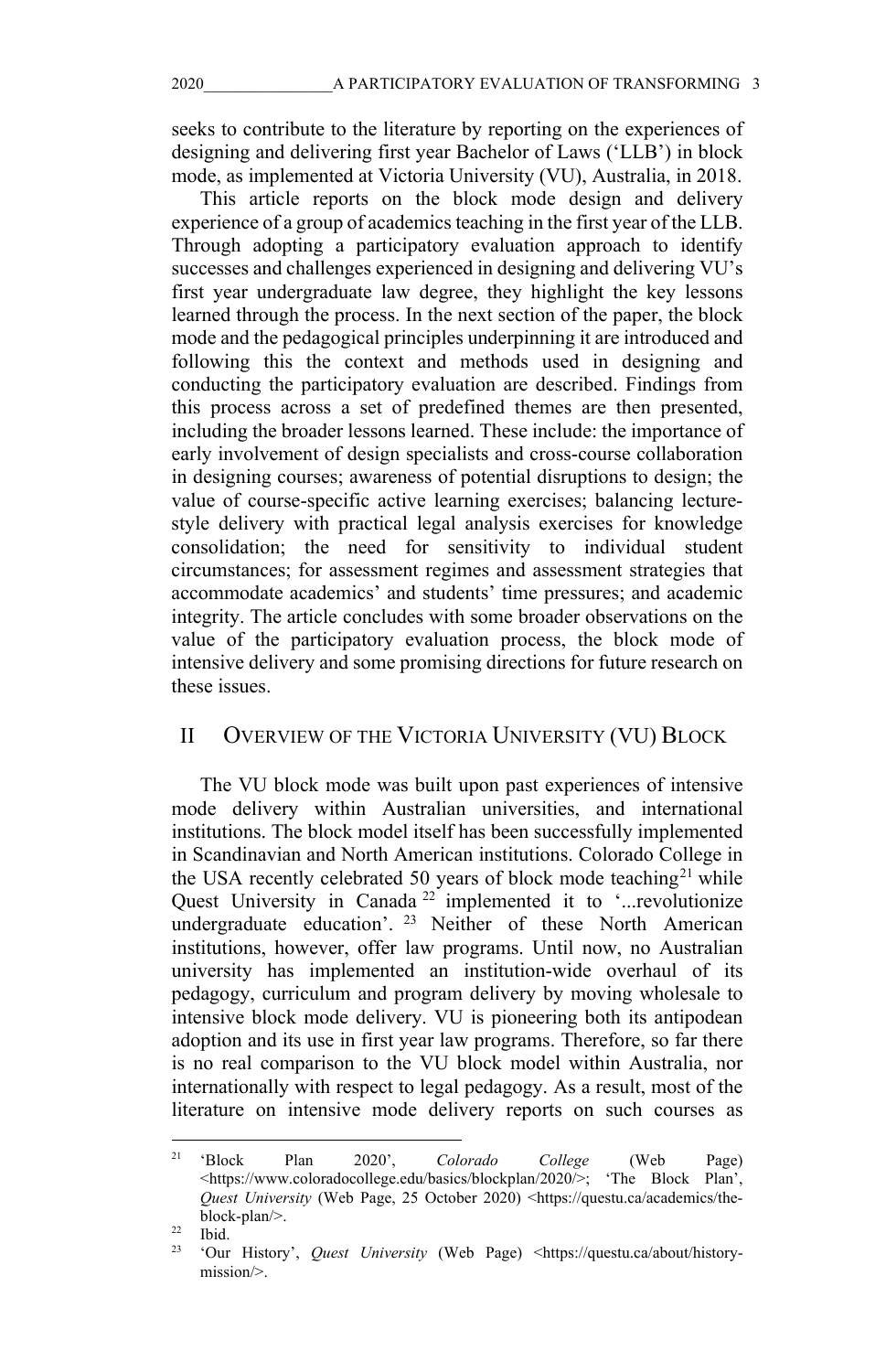delivered alongside traditional programs, not sequentially in a wholeof-program fashion, particularly with undergraduate education.[24](#page-5-0)

The block mode at VU calls for students to undertake one unit or subject at a time, with delivery occurring sequentially in four separate four-week blocks across a semester. Each block encompasses the delivery and assessment of all content, allowing students to focus on a single unit in depth before moving on to the next (Figure 1), in contrast to the traditional mode of undertaking four concurrent units with competing demands throughout one 12–16 week semester.<sup>[25](#page-5-1)</sup>



VU's block mode was guided by key design and delivery principles which strongly focused on student engagement (Table 1). These design and delivery principles exploit the power of the curriculum to enable learning experiences that are rich, engaging, stimulating and meaningful to all students. They are principles founded on proven and validated pedagogies that facilitate purposefully designed curricula, foster a highly student-centred learning environment, targeted to build engagement and transition.[27](#page-5-3) Digital technology was applied to embed an engaging, blended learning experience.<sup>[28](#page-5-4)</sup>

<span id="page-5-0"></span><sup>&</sup>lt;sup>24</sup> Ramsay (n 18); Moulds (n 20); Davis (n 3) 3; Alison Kuiper, Ian Solomonides and Lara Hardy, 'Time on Task in Intensive Modes of Delivery' (2005) 36(2) *Distance Education* 231.

<span id="page-5-1"></span><sup>&</sup>lt;sup>25</sup> Trish McCluskey, John Weldon, and Andrew Smallridge, 'Rebuilding the First Year Experience, One Block at a Time' (2019) 10(1) *Student Success* 1.

<span id="page-5-2"></span><sup>&</sup>lt;sup>26</sup> Gayani Samarawickrema and Kaye Cleary,' Block mode study: Opportunities and Challenges for a New Generation of Learners in an Australian University' (2021) 12(1) *Student Success.* 15.

<span id="page-5-3"></span><sup>27</sup> Arthur Chickering and Zelda Gamson, 'Seven Principles for Good Practice in Undergraduate Education' (1987) 9(2) *The Wingspread Journal* 1; Karen Nelson et al, 'Transition Pedagogy Handbook: A Good Practice Guide for Policy and Practice in the First Year Experience at QUT', *Queensland University of Technology* (eBook, 24 September 2014) <https://eprints.qut.edu.au/76333/>; Chi Baik et al, 'The First Year Experience in Australian Universities: Findings from Two Decades, 1994- 2014' (Centre for the Study of Higher Education, The University of Melbourne March 2015) <https://melbourne-cshe.unimelb.edu.au/\_\_data/assets/pdf\_file/ 0016/1513123/FYE-2014-FULL-report-FINAL-web.pdf>. 28 See, eg, Norman D Vaughan et al, *Teaching in Blended Learning Environments:* 

<span id="page-5-4"></span>*Creating and Sustaining Communities of Inquiry* (Athabasca University Press, 2013).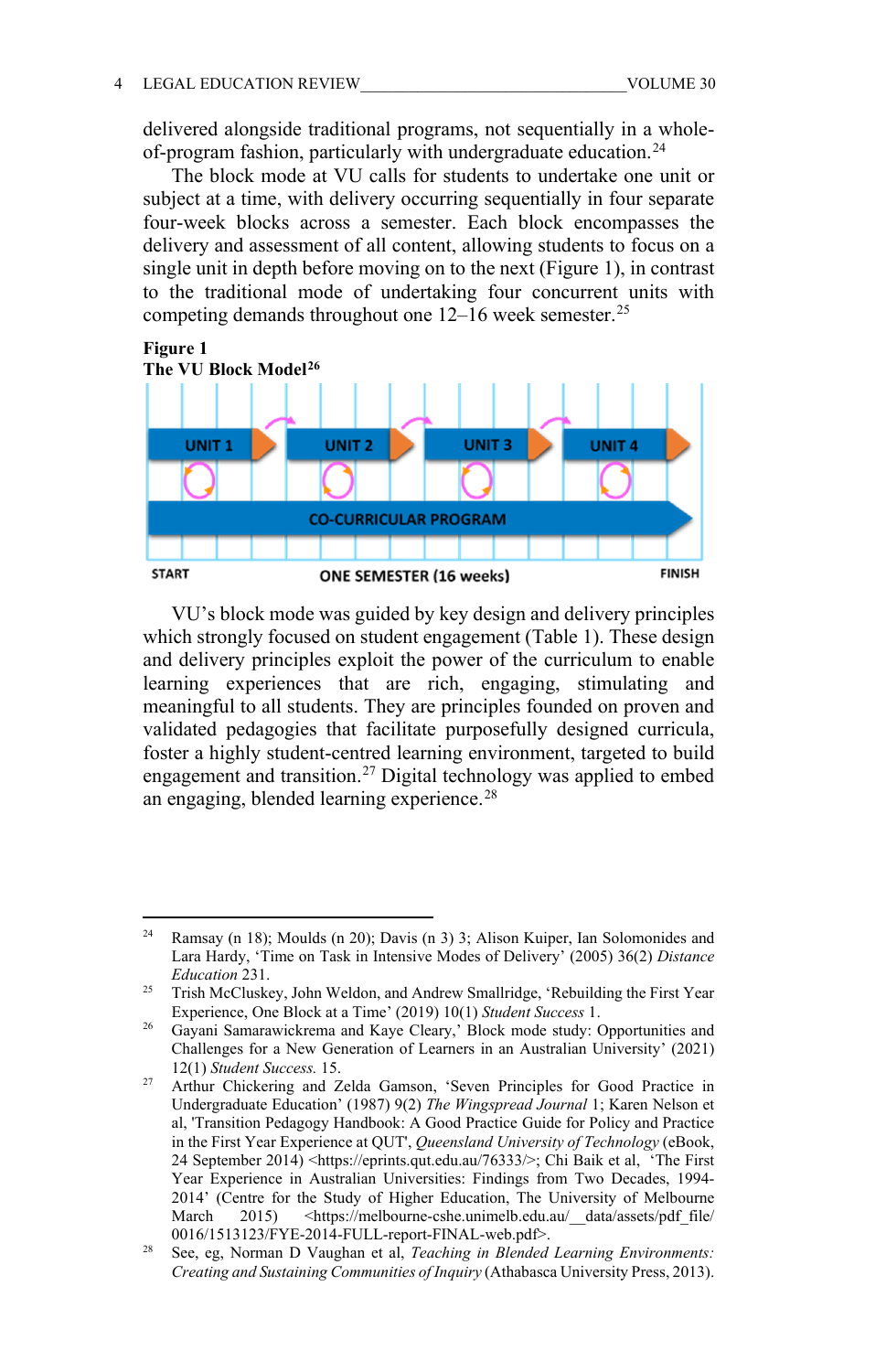| <b>Block Design Principles</b>                                                                                                                                                    | <b>Block Delivery Principles</b>                                                                                                                                                                                                       |
|-----------------------------------------------------------------------------------------------------------------------------------------------------------------------------------|----------------------------------------------------------------------------------------------------------------------------------------------------------------------------------------------------------------------------------------|
| (1) Immersive sessions with clear<br>beginnings and conclusions linked<br>to pre-/post-class activities and<br>explicit de-briefings of the<br>learnings to conclude each session | (1) Be student-centred, active and<br>engaging (you are the University -<br>be 'fabulous')                                                                                                                                             |
| (2) Variety of learning<br>opportunities and a variety of<br>assessment tasks (to accommodate<br>student diversity and build depth<br>and explore breadth)                        | (2) Outline the<br>relevance/connections of courses to<br>course and career (show connection<br>with long-term goal, and counter<br>fragmentation of learning)                                                                         |
| (3) Developmental assessments,<br>building in collaboration and<br>feedback<br>a) All assessments to be completed,                                                                | (3) Provide early ongoing feedback<br>(help students calibrate their<br>performance)                                                                                                                                                   |
| marked and returned within two<br>working days                                                                                                                                    |                                                                                                                                                                                                                                        |
| b) Clear assessment tasks and<br>rubrics indicating requirements                                                                                                                  |                                                                                                                                                                                                                                        |
| (4) Knowledge exploration and<br>application not content transmission<br>(active learning, not lectures)                                                                          | (4) Listen to students - their<br>interests, needs/expectations<br>(modify delivery as relevant)                                                                                                                                       |
| (5) Opportunities for peer feedback<br>and collaboration (using<br>experiential opportunities, learning<br>from peers)                                                            | (5) Include opportunities for self-<br>assessment that leads to<br>personalised and adaptive learning<br>(scaffold students' to independently<br>recognise personal strengths,<br>weaknesses appropriateness of<br>responses to tasks) |
| (6) Predictable timetable: typically,<br>3 hours per day for 3 days per week<br>(enabling students to undertake<br>other responsibilities)                                        | (6) Integrate authentic learning<br>practices (be engaging and relevant)                                                                                                                                                               |
| (7) Design and assessments meet<br>the required standards of the<br>Australian Qualification<br>Framework (AQF) and any<br>professional body<br>conditions/prerequisites          | (7) Leverage digital technology as<br>part of the blended learning mix                                                                                                                                                                 |

#### **Table 1 Block Design and Delivery Principles[29](#page-6-0)**

All academics at VU including the participants of this study were bound to follow these design and delivery principles in developing their eight first year units, covering: (1) introductory law, (2) legal research methods, (3) introductory public law, (4) criminal law, (5) criminal procedure, (6) contracts, (7) torts, and (8) legal writing and drafting.

<span id="page-6-0"></span><sup>&</sup>lt;sup>29</sup> McCluskey et al, 'Chapter 7: Re-Designing Curriculum to Enhance First Year Student Success: A Case Study' in M Shah, S. Kift and L. Thomas, *Student retention and success in higher education* (in press, Palgrave Macmillan).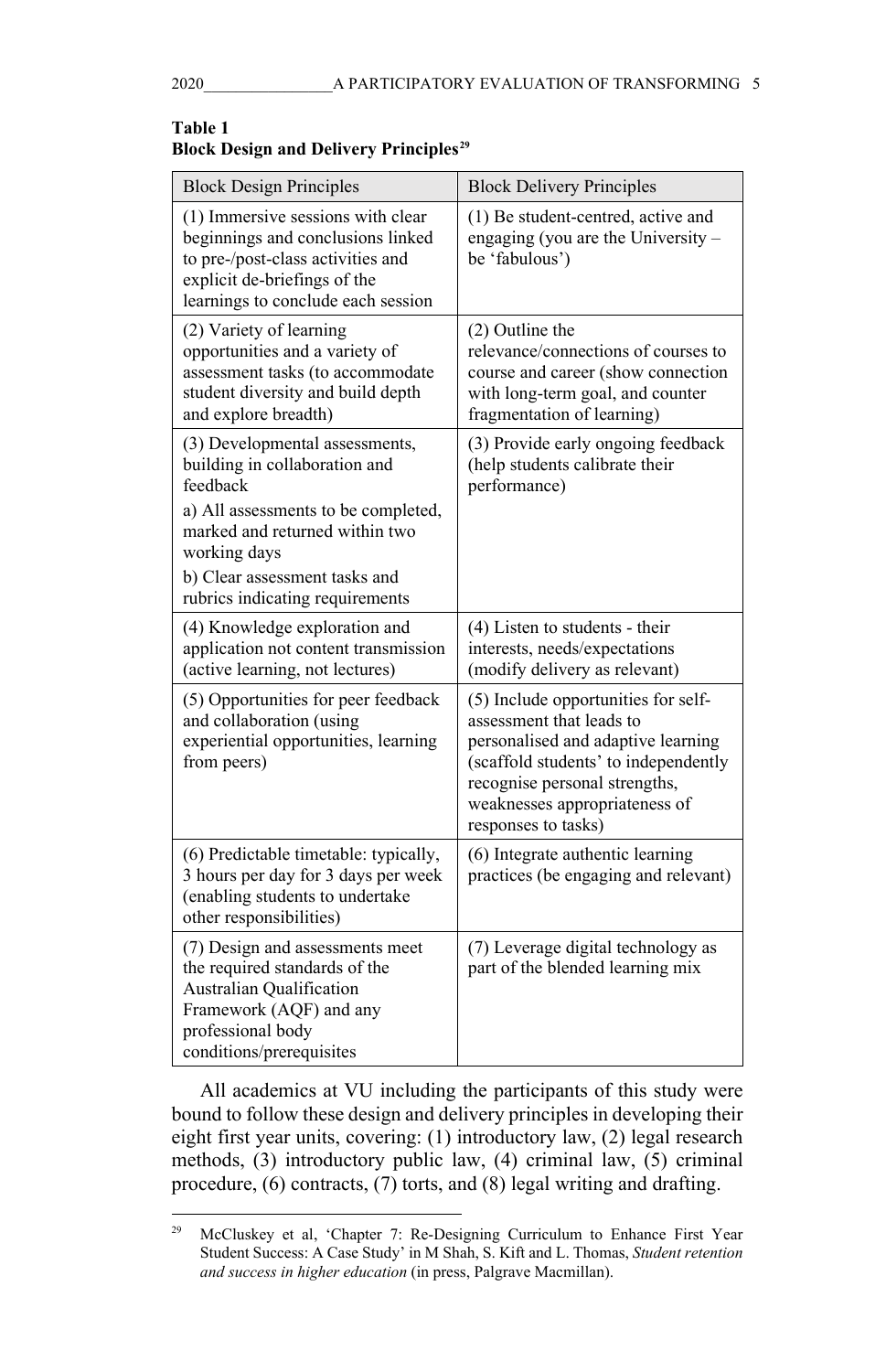#### III CONTEXT AND METHODOLOGY

For the academics, VU's move to block delivery required a complete overhaul of curriculum, assessment and teaching practices. This design and development of each unit was carried out across several months in multi-disciplinary design teams involving faculty, educational developers, learning technologists, librarians, student support staff and work integration staff  $-$  a process described by McCluskey.<sup>[27](#page-7-0)</sup> Accordingly, the first units of the LLB (as with the other degree programs) were re-imagined for block delivery. This study focuses on five participants — four law academics and one teaching and learning academic — and their experience of collaboratively designing and then delivering first year law courses in block mode. The article thus reports on a participatory evaluation of the design and delivery of the first year of the law program. From the start, the conversations the five participants engaged in were about their own pedagogical values, the integrity of assessments, the merits and challenges of different pedagogical strategies, as well as design priorities and professional accreditation standards. Since none of the five academics had previously designed courses for block mode delivery, all were collaboratively building a mutual understanding of this mode for teaching undergraduate law. Given the sense of shared ownership and the inherently collaborative and consultative approach, a participatory evaluation approach emphasising stakeholders' perspectives, was an ideal methodology for reflecting upon the experiences of the five team members.

Participatory evaluation involves a collaborative process of reflection and analysis of past and current teaching experience, seeking to improve the quality of tertiary learning through an emphasis on collective, progressive development of educative practice. [28](#page-7-1) It draws on accountability and is a development-based approach where participants collaboratively carry out the inquiry to move the identified educational practice forward. [29](#page-7-2) In educational settings, a participatory evaluation approach to assessing educational development is used to draw on stakeholders' perspectives. Consistent with this methodology, this study adhered to the general principles of participatory evaluations by involving all five members of the academic team throughout the analytical process and by ensuring that the findings would be practically useful to all team members in their specific contexts. As demonstrated in depth below, the study findings are of broader interest to tertiary legal studies and intensive mode delivery of university education more generally.

<span id="page-7-1"></span><span id="page-7-0"></span><sup>&</sup>lt;sup>27</sup> McCluskey, Weldon and Smallridge (n 25).

William Rickards and Monica Stitt-Bergh, 'Higher Education Evaluation, Assessment and Faculty Engagement' (2016) 151 (Fall) *New Directions for Evaluation* 11.

<span id="page-7-2"></span><sup>29</sup> Edward Jackson and Yusif Kassam, *Knowledge Shared: Participatory Evaluation in Development Cooperation (*Kumarian Press, 1998); Jill Anne Chouinard, 'The Case for Participatory Evaluation in an Era of Accountability' (2013) 34(2) *American Journal of Evaluation* 237.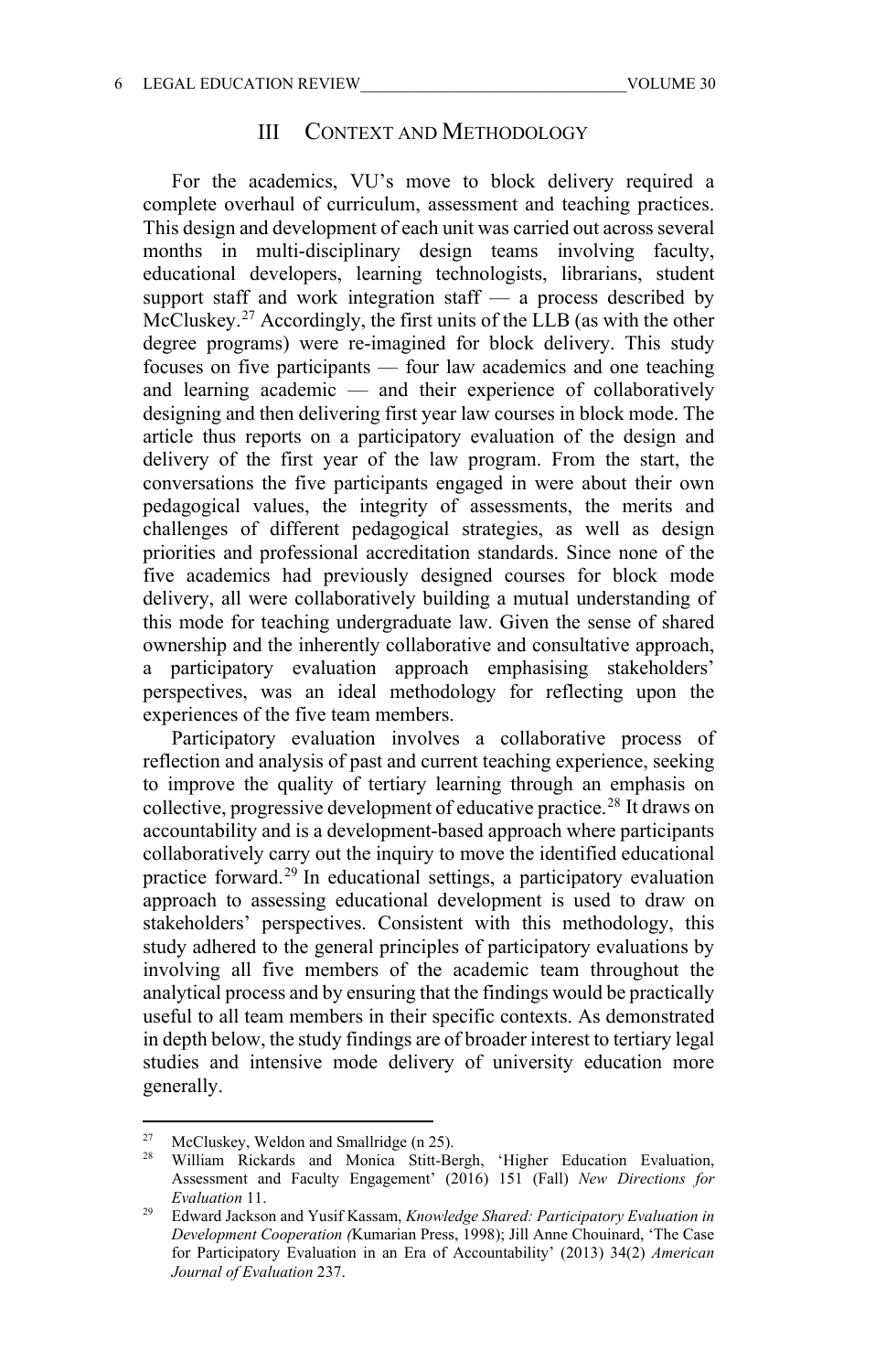Since all team members were evaluators with a 'vested interest' and because the evaluation was practical, involving a stock-taking of the situation and requiring problem-solving decision-making during the design, delivery and reflection, this study is best described as a 'practical participatory evaluation (P-PE)'. [30](#page-8-0) The P-PE approach has similarities with schools-based evaluation approaches, which are conducted internally by their own staff and the findings are fed into evaluations. [31](#page-8-1) This selected approach for the current study also has strong parallels with the participatory action research model that seeks to help organisational change where members of the organisation participate as research subjects as well as co-researchers.<sup>[32](#page-8-2)</sup> Since they all have a strong investment in the outcomes, the commitment is strong, as is the validity of information that is shared with the purpose of informing and improving practice. It is an empowering  $33$  and responsive evaluative process.[34](#page-8-4)

This study moved away from the conventional participatory model, which includes all stakeholders, by restricting participation to those academics who designed, developed and taught the eight core units/subjects of the first year LLB program. This totalled five academic participants, with higher education teaching experience ranging from approximately one year of teaching experience through to almost 10. Restricting participation to academics involved in first year undergraduate block mode law course design made participant identification and selection straightforward and directly increased ownership in the study findings. The practical participatory evaluation model was useful because all five participants shared complete consensus about the goals. While each of the five academics worked on designing and developing at least two units for the first year and were keen to make those individually successful, they were also aware that their own individual success would be undermined if another academic member of the team was less successful or their learning designs unworkable. Naturally, all members of the team were keen to make the program successful and as such competing and conflicting interests as described by Caretta and Perez were absent.<sup>[35](#page-8-5)</sup>

All five team members identified shared concerns and collectively discussed strategies and approaches for program improvement. As a result, the collective evaluation was predicated on addressing five mutually agreed themes that emerged from our conversation: (1) the course design and development process, (2) meeting learning outcomes

<span id="page-8-0"></span><sup>&</sup>lt;sup>30</sup> Bradley Cousins and Elizabeth Whitmore, 'Framing Participatory Evaluation' (1998) 80 (Winter) *New Directions for Evaluation* 5.

<span id="page-8-1"></span><sup>&</sup>lt;sup>31</sup> David Nevo, 'The Evaluation Minded School: An Application of Perceptions from Program Evaluation' (1993) 14(1) *Evaluation Practice* 39.

<span id="page-8-2"></span><sup>&</sup>lt;sup>32</sup> William Whyte (ed), *Participatory Action Research* (Thousand Oaks, 1991).

<span id="page-8-3"></span><sup>33</sup> Ilse Brunner and Alba Guzman, 'Participatory Evaluation: A Tool to Assess Projects and Empower People' (1989) 42 (Summer) *New Directions for Evaluation* 9.

<span id="page-8-4"></span><sup>34</sup> Jean A King, 'Making Sense of Participatory Evaluation' (2007) 114 (Summer) *New Directions for Evaluation* 83.

<span id="page-8-5"></span><sup>&</sup>lt;sup>35</sup> Martina A Caretta and Maria A Perez, 'When Participants do not Agree: Member Checking and Challenges to Epistemic Authority in Participatory Research' (2019) 31(4) *Field Methods* 359.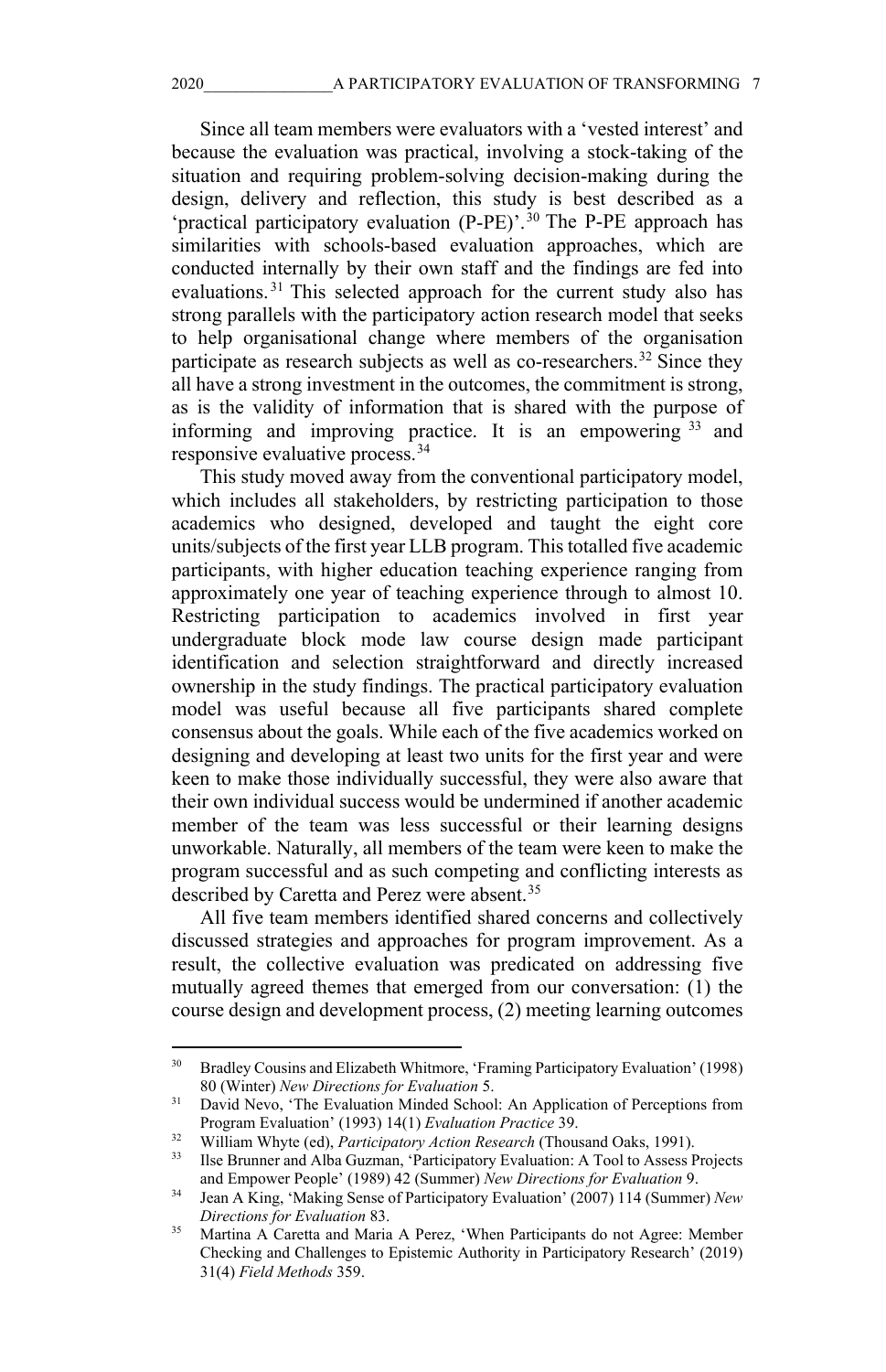and professional accreditation standards, (3) implementing strategies to maintain student engagement, (4) embedding block mode design principles, and (5) establishing effective assessment mechanisms. The instrument used to elicit data on these themes is provided in Appendix 1 and the participatory evaluation process was structured, and the process was regulated in accordance with this instrument. The five key process steps below were then followed.

- 1. Collectively identify aspects of block design for evaluation and prepare a set of open-ended questions relating to these.
- 2. Complete unit design, development and delivery at least once, to a cohort of students.
- 3. Individually write a 200-word reflective response to each of the evaluation questions which focused on unit design, development and delivery (as in step 2 above), along with a summary for each response, no longer than a few sentences.
- 4. Compile all responses in relation to each question, circulate and reflect individually on the compiled responses.
- 5. Meet in a single focus group facilitated by a critical friend to identify consensus and non-consensus items and identify any matters that arose post-delivery of units.
- 6. Reflect and analyse our collective responses, and identify the key lessons learned.

This process positioned the chief investigator, who conceptualised the evaluation within the participatory context, in a unique position. The chief investigator who was the teaching and learning academic staff member in the team served as a facilitator and the 'critical friend' in our evaluative analysis. Practical considerations necessitated the chief investigator assumes a dual role. Nevertheless, in participatory and other interpretive forms of research, there is a move away from traditional conceptions of the unbiased and detached evaluator to a new role of a 'critical friend, coinvestigator, facilitator and problem-solver which signals a different kind of understanding about what evaluation is and should be.' [36](#page-9-0) Adopting such a role, the chief investigator facilitated the identification of consensus and non-consensus items of evaluation and the key lessons learned. The collaborative reflection and analysis of collective responses further served to ameliorate any bias and ensured all findings or lessons learned were recorded.

A potential limitation of this study was the exclusion of others involved in designing and developing first year block mode law units such as learning designers and librarians. While the exclusion of students from this article may also be viewed as a limitation of this participatory evaluation approach, the student performance has already been addressed, $37$  and the student perspective is intended to be the focus of another publication. The absence of this facet of data in this article

<span id="page-9-0"></span><sup>36</sup> Katherine E Ryan and Thomas A Schwandt (eds), *Exploring Evaluator Role Identity*  (Information Age Publishing, 2002), viii.

<span id="page-9-1"></span> $37$  Samarawickrema and Cleary (n 26).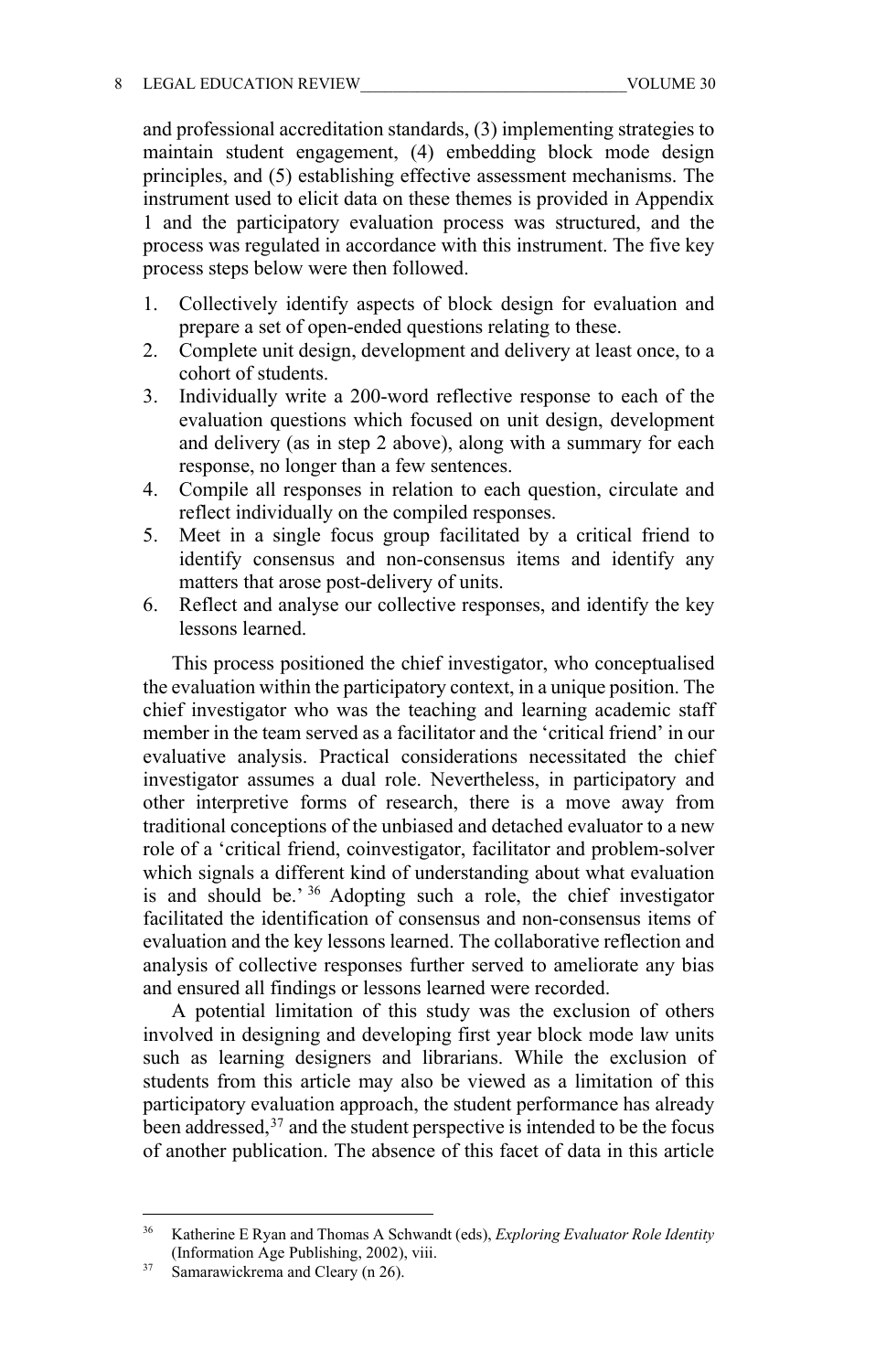however, has no effect on the validity of our findings as the focus of this article is on the academics teaching in the first year.

The university Human Research Ethics Committee deemed this aspect of the project low risk human research (not requiring approval) because participants were reflecting on their own teaching (an expectation by all academics) and were collectively reporting on their reflections.

#### IV FINDINGS

#### A *Course Design and Development Process*

In relation to this theme, all participants clearly agreed that the unit design and development process was very valuable, with a high degree of collaboration amongst academics and specialist teaching and learning experts. Unit design entailed a collaborative process with each unit mapped on a design board, then innovative pedagogical strategies including active learning and blended learning methods were applied in the development phase (for discussion of such strategies). [38](#page-10-0) Implementation and delivery were complemented by the learning management system and involved academics supported by a broader team (ie a learning designer, a librarian, an educational developer and academic discipline staff). Weekly meetings facilitated this collaborative effort and provided opportunities for cross-pollination of ideas between academics working on separate units. Further collaboration occurred via engagement with other law academics, with completion of each unit appraised through a peer-review process involving academics from both law and non-law disciplines and professional staff specialising in the transformation of VU's first year curriculum. In evaluation of this theme, study participants reached consensus that the overall design process served as a useful organisational tool, and as an orientation tool both for recently employed academics and for skill development in the use of learning technologies. Participants were also unanimous in the view that more time allocated to the unit development period — which ran for approximately four to six weeks — would have further aided collaboration amongst university staff.

With this process theme, participants split in their views on the value of outside engagement (that is, with other staff focused on first year unit development, or with discipline staff not directly teaching into first year). Three key observations arose on this point. First, outside engagement may be more useful in the very initial stages of design as this helps to expose academics to teaching strategies or capabilities of specific learning technologies. Secondly, it may be more effective in improving course quality if greater time was available for development. Finally, efficiencies could be achieved by ensuring teaching and

<span id="page-10-0"></span><sup>38</sup> See, eg, Jack Mezirow and Edward W Taylor (eds), *Transformative Learning in Practice: Insights from Community, Workplace, and Higher Education* (Wiley & Sons, 2009).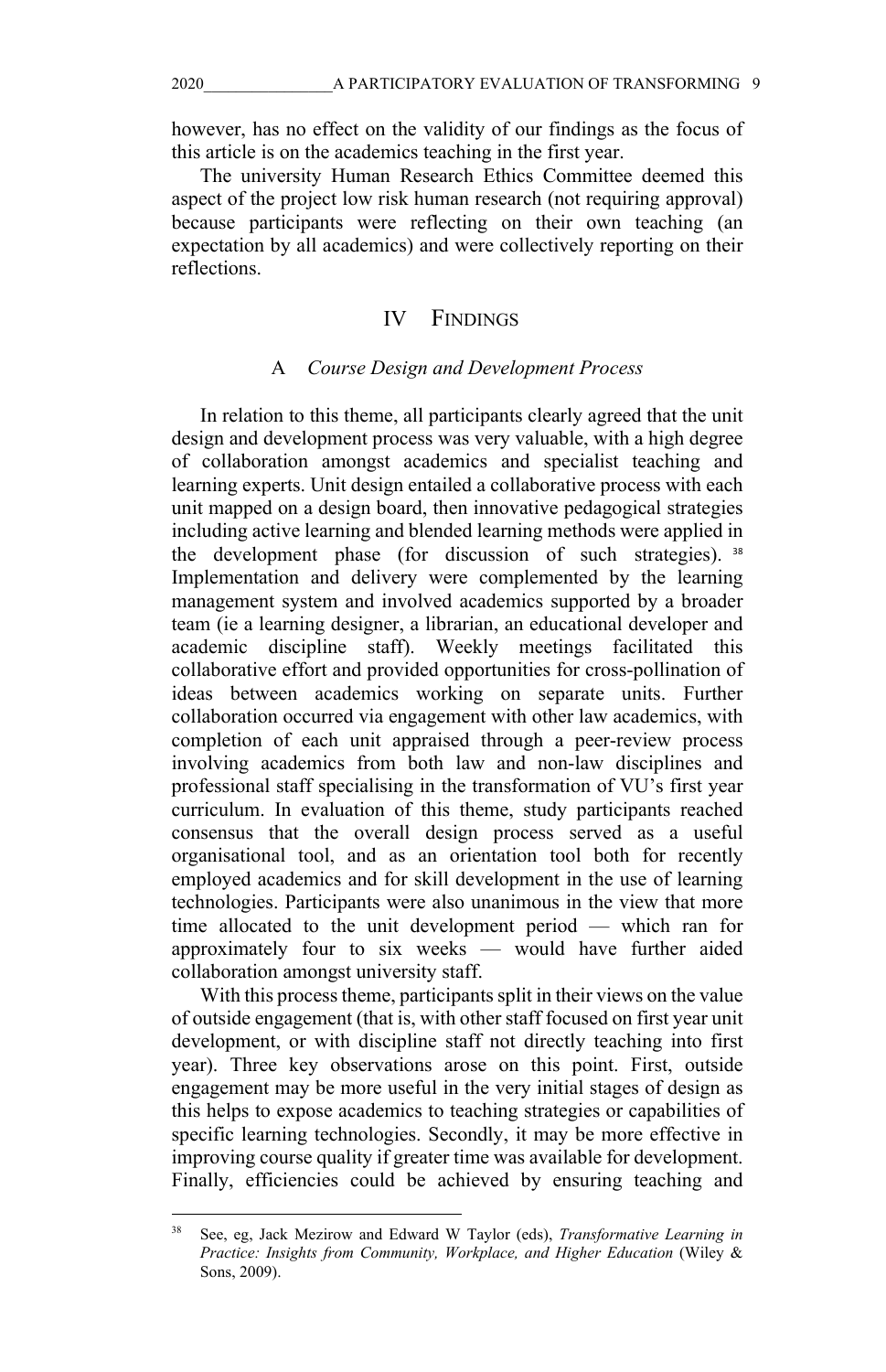learning specialists did not have advisory responsibilities across multiple academic disciplines. As to whether the process reduced the need to revisit and revise earlier design decisions, participants were evenly split in their views. This may be due to the level of familiarity academics had with existing units, indicating that past experience with a specific unit contributed to efficiency in designing them in block mode.

The key lessons learned in relation to this theme were that having a well conceptualised, collaborative design process contributed to organisational efficiency and the effectiveness with which pedagogical strategies and learning technologies were applied. To maximise the value of this development approach, it is desirable for unit design teams to be involved from the very beginning. It was noted that the benefit of early and regular consultation with other law academics would result in better, more constructively aligned courses across the whole program and avoid potential overlap from unit design conducted in isolation. From a student perspective, strengthened constructive alignment highlights the progressive nature of learning across different units and year levels. These lessons are relevant beyond the context specific to our participatory evaluation, including beyond the law discipline area itself.

#### B *Meeting Learning Outcomes and Accreditation Standards*

A key element in the course design process was to ensure that units comply with learning outcomes mandated internally by the university, nationally by the Australian Qualification Framework requirements, and externally by the law accreditation body.<sup>[39](#page-11-0)</sup> There was consensus that meeting these requirements were generally 'straightforward to achieve and maintain in course design and delivery, in part because they had already been set' (Participant 1). Although these requirements appeared to be constraining, on the contrary they effectively gave each course a structure which helped the academic to ensure that the learning resources, activities, and assessments appropriately aligned to support the achievement of the required standards. Also useful in confirming standards and accuracy was the formal peer-review process of each unit prior to delivery. With discipline-specific accreditation standards set by an external body, participants noted their potential to disrupt design and development processes and therefore recommended the confirmation of base requirements before commencing these tasks.

This was the key lesson derived from evaluation of this theme that vigilance is needed in relation to expectations of accrediting bodies — and it is one which is relevant not only to law. Although this lesson is obvious, maintaining such vigilance helps to prevent potential

<span id="page-11-0"></span><sup>39</sup> See, eg, 'Curriculum Design' *Victoria University* (Web Page, 8 November 2020) <https://www.vu.edu.au/learning-teaching/learning-teachingdevelopment/curriculum-design>; 'Qualifications and Training: Academic', *Victorian Legal Admissions Board* (Web Page, 12 August 2020) <https://www.lawadmissions.vic.gov.au/qualifications-and-training/academic>.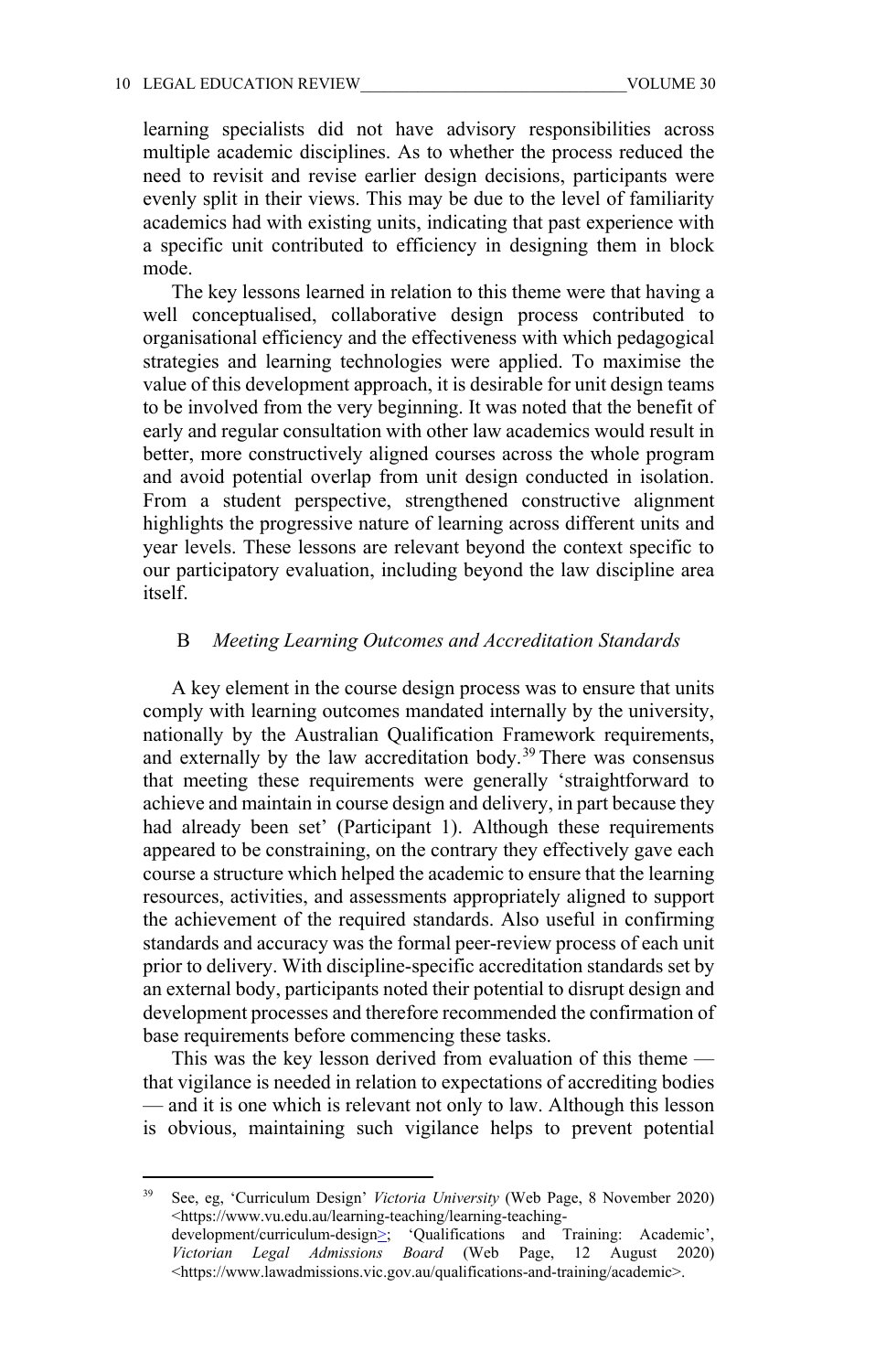oversight of how unit changes might affect assessments of whether degree programs or individual units meet accreditation standards. This in turn enables more efficient management of design and development timeframes and academic staff workloads. This is particularly important when novel or innovative teaching techniques are employed by universities, such as with VU's intensive block mode delivery and its related principles (see Figure 1 and Table 1 above). Ensuring accreditation bodies are kept aware of such changes minimises the risk that unit design may need to be revisited to accommodate accreditation standards of expectations, particularly with respect to assessment regimes. For example, the use of traditional exams as a primary form of assessment was an expectation of the Victorian Legal Admissions Board (VLAB) (the accreditation body), but one that conflicted with the principles underpinning VU's implementation of the block mode. Maintaining awareness of this tension helped academics efficiently design assessment regimes that balanced meeting accreditation standards with implementing contemporary and innovative teaching approaches.

#### C *Implementing Strategies to Maintain Student Engagement*

The design of first year units to the block mode of delivery entailed an express commitment to block principles (Table 1) and the implementation of student-centred, transition, authentic, blended and other contemporary strategies to foster student engagement. Participants were unanimous that building relevant, focused class activities was of key importance. Participants agreed that unit content and resources were most effective in delivery when scaffolded and thematically and predictably arranged, enabling students to organise information and progressively engage with it. Ensuring a variety of class activities, rather than a series of similarly constructed activities, and overtly linking such activities to assessments, was seen to improve student engagement. In particular, participants agreed that multi-media resources, examples from contemporary real-world practices or events, and opportunities for students to express views or work in small groups was seen as valuable to students. A field trip included in one unit was highlighted as an excellent form of promoting student engagement despite being challenging to implement. Using appropriate field trips (in this instance a visit to the Victorian Parliament<sup>40</sup>) to enhance student engagement is a strategy uniquely pertinent to disciplines such as law, which typically tend to be quite focused and constrained by their textual nature.

Kupena acknowledges that academics face challenges when implementing collaborative learning techniques. [41](#page-12-1) A major challenge in

<span id="page-12-0"></span><sup>40</sup> Gayani Samarawickrema and Kathleen Raponi, 'A Field Trip in the First Week at University: Perspectives from our LLB Students' (2020) 54(1) *The Law Teacher* 103.

<span id="page-12-1"></span><sup>41</sup> Angela Mae Kupena, 'Collaborative Learning in the Classroom: Adapting the Concept of Inventible Disagreement in Seven Steps' (2019) 68(2) *Journal of Legal Education* 284.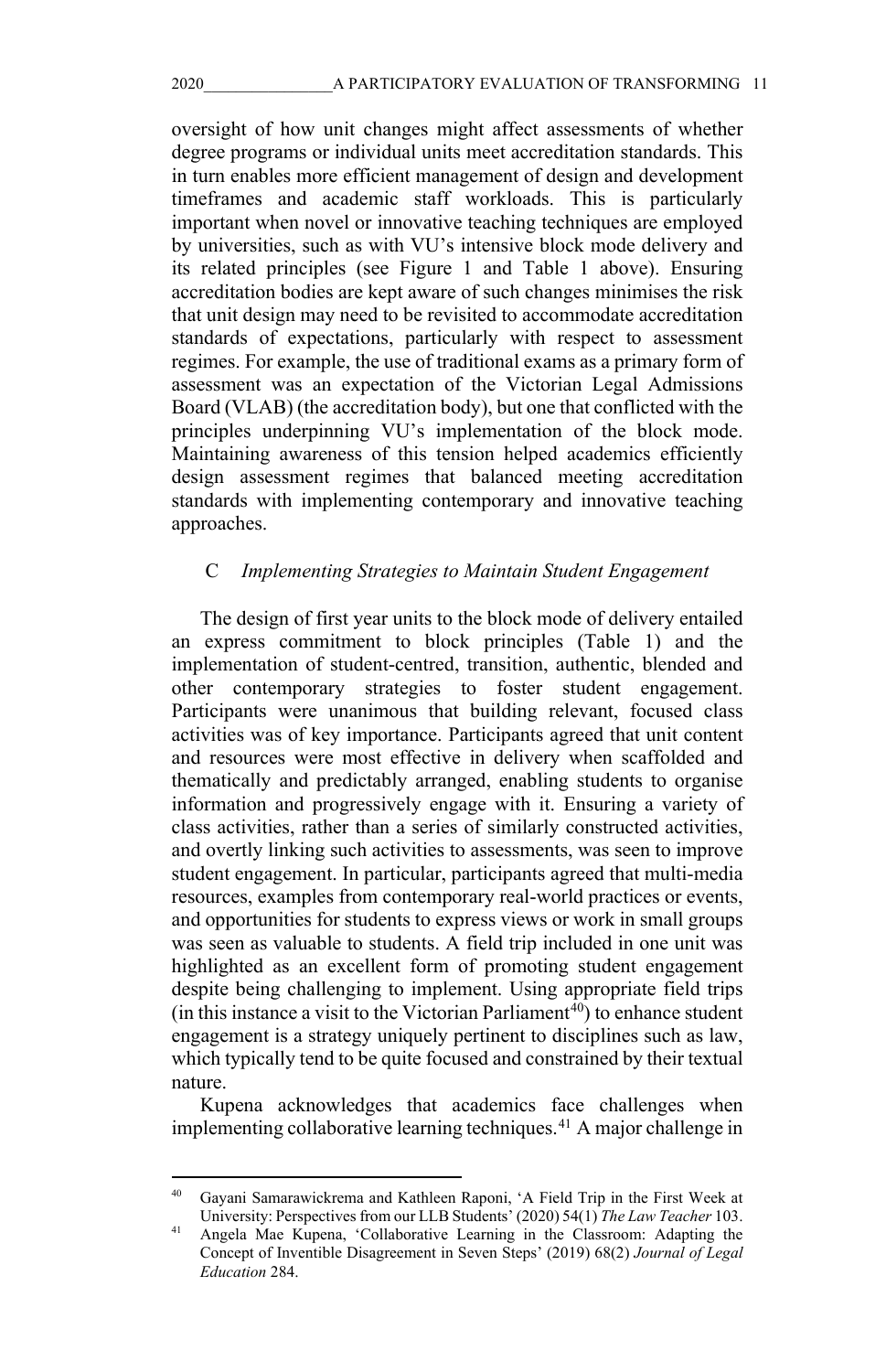implementing teaching methods to enhance student engagement was a point upon which participants had divergence of views. As noted, the field trip in one unit was emphasised by academics teaching into it as an exemplary engagement mechanism. Other participants highlighted the notion that 'less is more', in the sense that some courses (particularly in a legal studies setting) are content-heavy and thus must ensure that class activities are streamlined, progressive contributions to the delivery of content. A split emerged here amongst participants as to whether class activities should be focused on assisting student transition to university (given the first year units involved in this evaluation) or tightly focused on relevant material — this split is likely due to competing priorities in introductory units compared to more specific (and content-heavy) later units, but it is a key difference that should be noted and a central determinant of our key lesson for this theme.

As the above discussion indicates, the key lesson drawn from this theme of evaluation is that class activities must be firmly tailored to the demands of any given unit, and its position within the overall degree program more broadly. Building in these active learning strategies to replace 'face-to-face teaching with no recording of the teaching' (Participant 2) and to change 'the mindset of lecture tutorial style delivery to a more blended learning approach' (Participant 4) while being watchful of 'content overload' (Participant 3) were considerations particularly important for introductory units. Thus, classes must be engaging for students, with scaffolded activities facilitating progressive understanding of more sophisticated material. The key lesson is that the initial first year units also offer active learning tasks that foster transitional academic skills that perform a scaffolding function for activities and exercises in the later units.

#### D *Embedding Block Mode Design Principles*

Study participants also reviewed their experiences related to implementing the block mode principles. The evaluation of this theme tended to emphasise the actual delivery stage of teaching, and participants agreed that the evaluated units consistently implemented the block mode principles (Table 1). They agreed that while intensive delivery modes must find creative, context-specific ways to replace traditional lecture exposition of content, totally dispensing with lectures is not always an appropriate teaching strategy. [42](#page-13-0) They advocated an approach similar to Weresh's team-based learning model which proposes to use a combination of pre class activities, individual and team quizzes to determine the agenda of a brief lecture/delivery of content.[43](#page-13-1)

Although there was consensus among the study participants that traditional lectures needed to be replaced, they agreed that this was a

<span id="page-13-0"></span><sup>&</sup>lt;sup>42</sup> Sarah French and Gregor Kennedy, 'Reassessing the Value of University Lectures' (2017) 22(6) *Teaching in Higher Education* 639.

<span id="page-13-1"></span><sup>43</sup> Melissa Weresh, 'Assessment, Collaboration, and Empowerment: Team-based Learning' (2019) 68(2) *Journal of Legal Education* 303.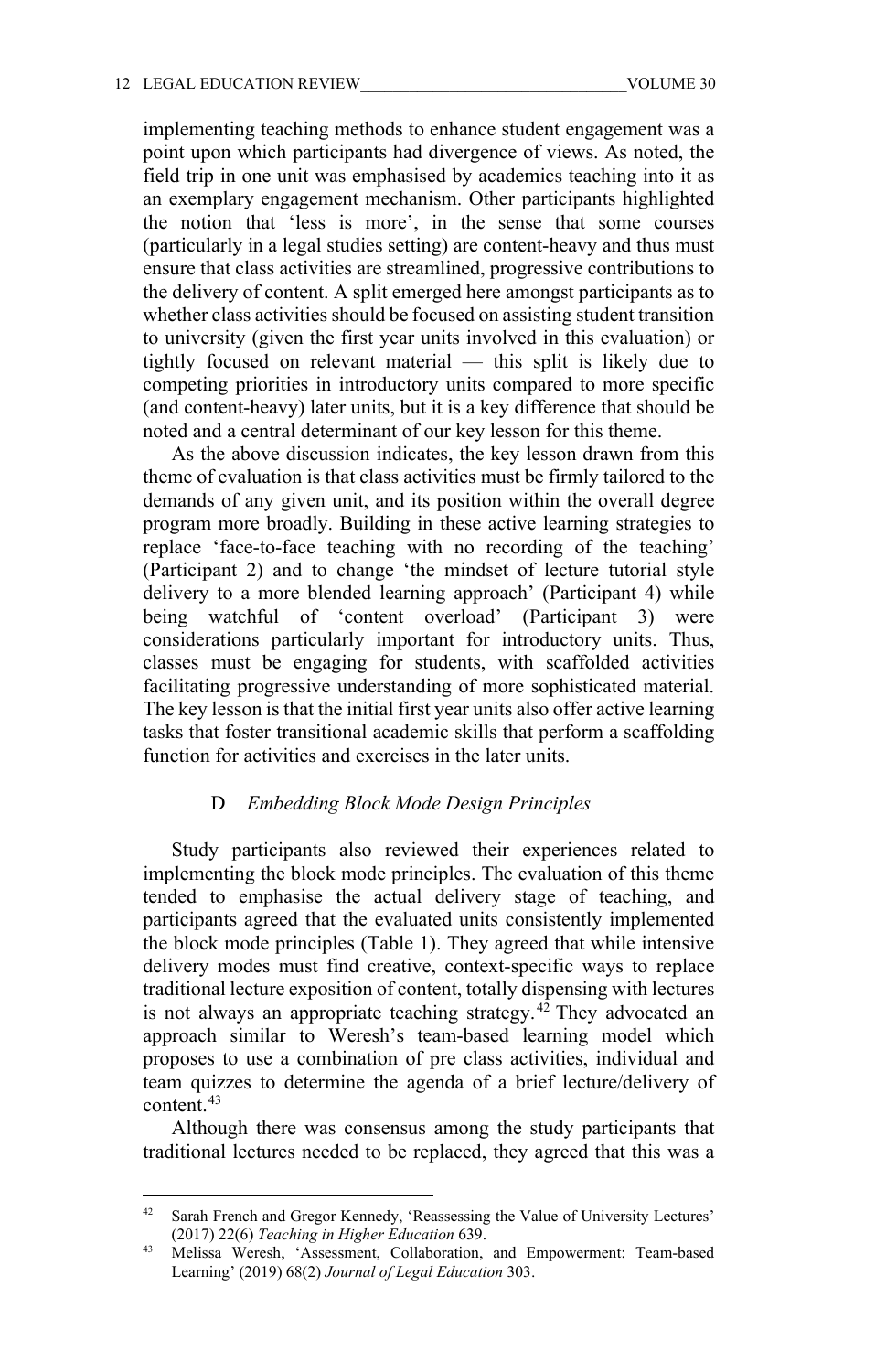difficult challenge, particularly in the discipline context of law, which has notoriously demanding content.<sup>[44](#page-14-0)</sup> Participants also reached consensus that traditional tutorial-style discussion activities, such as Socratic dialogue or small group discussion, had enduring relevance in the block mode, as did the use of multi-media resources and practical exercises (such as legal problem question analysis). A general challenge for block mode delivery was the expectation that students complete preclass tasks, such as completing assigned readings, given the compressed timeframe. The non-recording of classes that is a feature of the block mode also compounded this challenge, as it limited the extent to which students could catch up on any missed face-to-face classes.

Participants differed in their views on how the challenge of replacing traditional lectures should be addressed. Half of the participants observed that expositional delivery of content could not be avoided entirely, and thus emphasised breaking such delivery into shorter sections interspersed with authentic activities. The other half of participants instead emphasised the use of class activities as vehicles for the delivery of course content itself. Views also varied on the relative value of particular forms of class activities, with some participants regarding small group activities as challenging to deliver in class or ineffective in promoting learning. This divergence in views corresponds to the similar divergence with the above theme of student engagement strategies, and may serve to illustrate the importance of ensuring that class activities are tailored to the specific demands of the individual unit itself, based on its position in the curriculum and overall degree program.

The study also highlighted that the block model can create unique challenges for students with disabilities or unpredictable responsibilities (typically work or family circumstances) — a conflicting drawback to the benefits of intensive mode delivery noted consistently in the literature.<sup>[45](#page-14-1)</sup> Participants observed that there is no one-size-fits-all solution to this issue, but rather that pragmatic flexibility on the part of individual academics and robust administrative systems, which accommodate delays in assessment or course completion, are needed to ensure fair and just outcomes for students experiencing multiple pressures during any given block.

#### E *Establishing Effective Course Assessment Mechanisms*

The final evaluative theme addressed student assessment and examined both formal assessment requirements arising from university policy or accrediting bodies and the best practice for providing assessments in block mode delivery. On the first issue, there was general agreement that 'the inter-related nature of learning outcomes,

<span id="page-14-0"></span><sup>44</sup> Barbara Glesner Fines, 'Fundamental Principles and Challenges of Humanizing Legal Education' (2008) 47(2) *Washburn Law Journal* 313, 315; Rachel Field et al, *Promoting Law Student and Lawyer Well-Being in Australia and Beyond* (Routledge, 2016).

<span id="page-14-1"></span>See Davis (n 3); Kuiper, Solomonides and Hardy (n 24).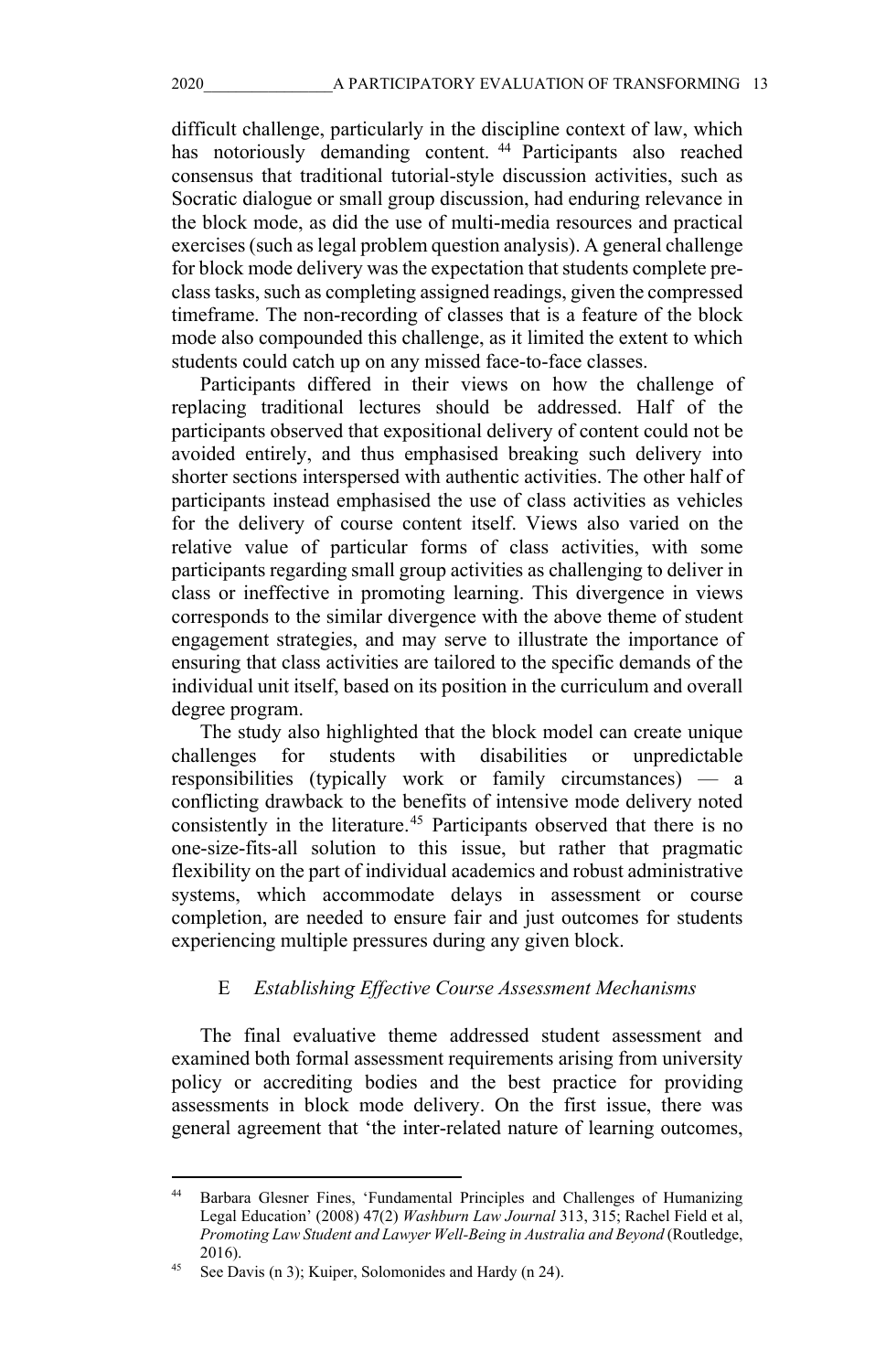graduate outcomes, and VLAB [professional] accreditation requirements ensured that assessments were by default oriented towards achieving AQF levels [Australian Qualifications Framework]' (Participant 1). As per our second evaluative theme, participants observed that learning outcomes and accreditation standards provided a useful framework for developing assessments and did not appreciably affect implementation of assessments in the block mode. The one clear exception to this was the requirement for summative examinations, which was an expectation of the accrediting body but challenging to implement in the block mode — given its move away from a final, highstakes assessment and its principles on scaffolded, developmental assessment across the study period in the course. This approach is not dissimilar to Abrams deconstructed exam model [46](#page-15-0) which supports students through in-class learning activities which are directly linked to examinations. As with the second evaluative theme, awareness of accreditation requirements was crucial to avoid disruption of unit development.

Participants also generally agreed that in developing effective assessment mechanisms in block delivery, 'the overall challenge was to develop a series of assessments that could be completed to an appropriate standard by the students but also could be marked and processed by the teaching staff in the required time frames' (Participant 4). A clear consensus existed that assessments needed to be adapted to the block mode, but opinion was split on how this could best be achieved. Participants split on whether efficiency could be best achieved via automation of some assessments (for example through targeted quizzes), or automation of some assessment feedback such as more efficient use of rubrics with standardised comments. Similarly, to ensure assessments fit block mode time constraints, some participants emphasised limiting the number of assessments that require academic judgement by weighting them more heavily, while others observed that assessments could be broken 'into smaller chunks' (Respondent 2) and assessments could scaffold the building of depth of knowledge.

The key lesson from this issue is that in designing assessments for block mode, academics must be sensitive to their scope and frequency given the pressures on both students and academics – a finding strongly consistent with other studies on intensive mode delivery that address best assessment practice.<sup>[47](#page-15-1)</sup> Despite this, however, clever strategies can be used in the right context to provide both frequent, and thus more developmental, feedback; academics should aim to identify if or how they can balance scaffolded assessment with rigorous time constraints — a challenge that is particularly impacted by whether a given unit has

<span id="page-15-0"></span><sup>46</sup> Jamie R Abrams, 'The Deconstructed Issue Spotting Exam' (2019) 68(2) *Journal of Legal Education* 194, 194.

<span id="page-15-1"></span><sup>47</sup> Kuiper, Solomonides and Hardy (n 24); Dianne Hesterman, 'Intensive Mode Delivery of Courses in Engineering, Computer Science and Mathematics' (Faculty of Engineering, Computer & Mathematics, The University of Western Australia, February 2015) <https://www.ecm.uwa.edu.au/\_data/assets/pdf\_file/ 0009/2700846/Hesterman-2015-UWA-ECM-Report-on-intensive-modedelivery.pdf>.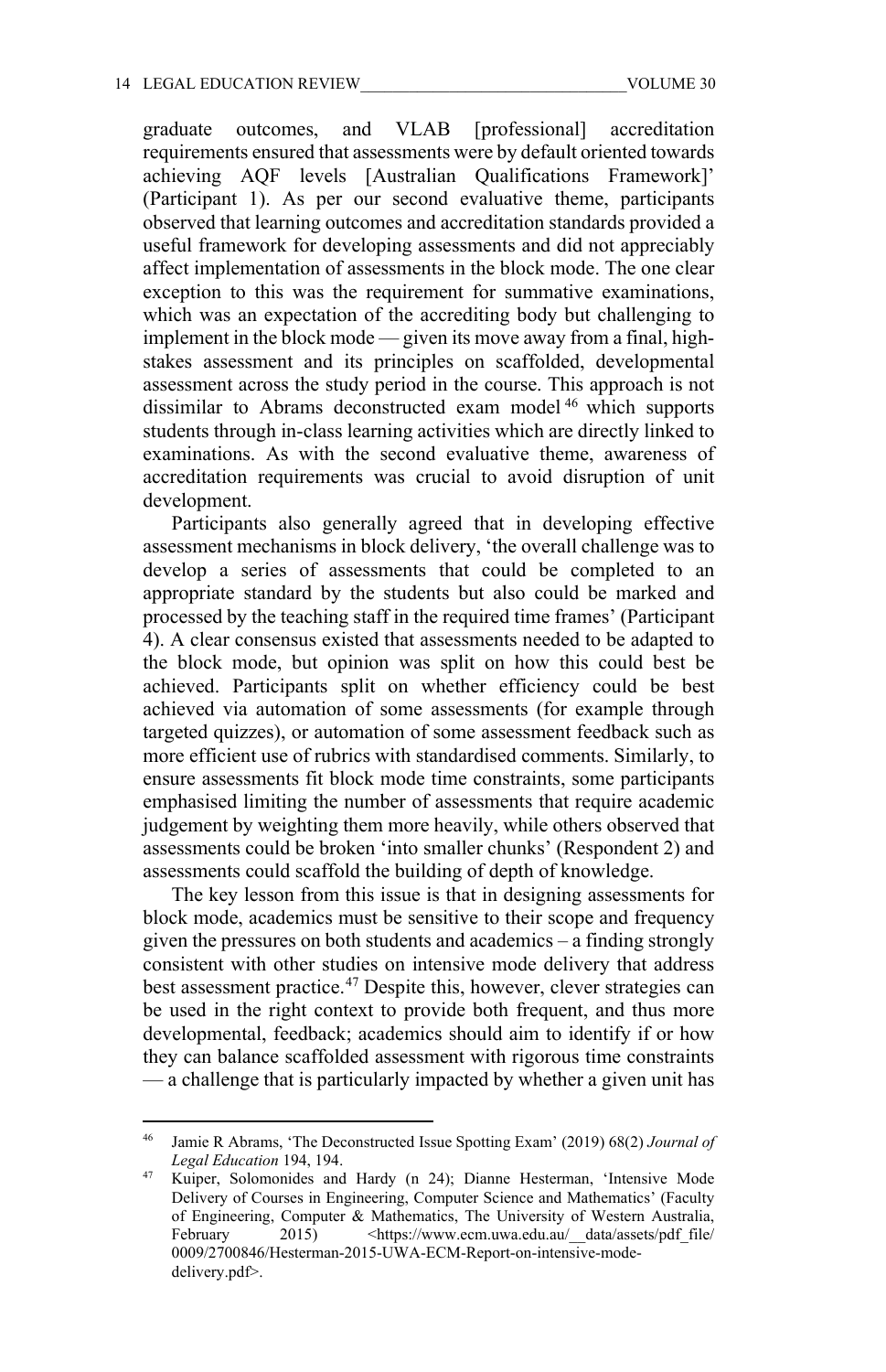a required examination as a summative assessment. The last observation and key lesson for this theme was that block mode delivery places greater importance on efficient and considerate administration of extensions for assessment submissions, and on the need to design reusable authentic assessments that do not compromise academic integrity.

#### V CONCLUSION

The study team adopted a systematic evaluation to improve the practice of learning and teaching in block mode and the overall quality of the course and its offerings. The approach was deliberately collaborative and focused on evaluating the pedagogical changes required by block mode design and delivery of the entire first year units of the LLB degree program. The adopted participatory process was empowering as it gave the study team clear directions on aspects that worked and areas that need further improvement. The process of designing, developing and delivering in block mode has emphasised the importance of many existing good practices and highlighted areas that need greater prioritisation — such as clarity and constructive alignment on assessment matters and content or delivery/activity choices. These are valuable lessons for effective teaching and learning practices.

It is evident from this study that the collaborative process of course development was extremely useful and that the process of working with colleagues within the discipline as well as the multi-professional design team is something to be advocated with other academics. Although meeting accreditation standards in the block was expected to be a challenge, the clear stipulation of those standards, including learning outcomes enabled us to clearly focus on achieving them. While participants all applied active learning strategies to maintain student engagement in class, some challenges such as the non-recording of lectures and the potential for content overload was cited. Similarly, it was clear to all that assessment regimes and the structuring of assessments required significant change while moving away from highstakes assessments to modularised developmental assessments to effectively evidence learning required further exploration. In their postdelivery reflections, participants emphasised the need to revise assessment regimes to ensure there are no more than three assessments per block, to concurrently review units/subjects to avoid any overlap, and to avoid digression from critical knowledge which might potentially crowd an already content-heavy unit.

The adopted participatory approach to the evaluation had other benefits as well. Participants acknowledged that they learned from each other through the collaborative approach with several critical outcomes. Most importantly, the participants refined their thinking on block mode design approaches, learned to identify and articulate good pedagogical designs suitable for the block offer and reflected on their teaching, theorised and created knowledge which in turn developed a sense of accountability and responsibility for their learning designs. Certainly,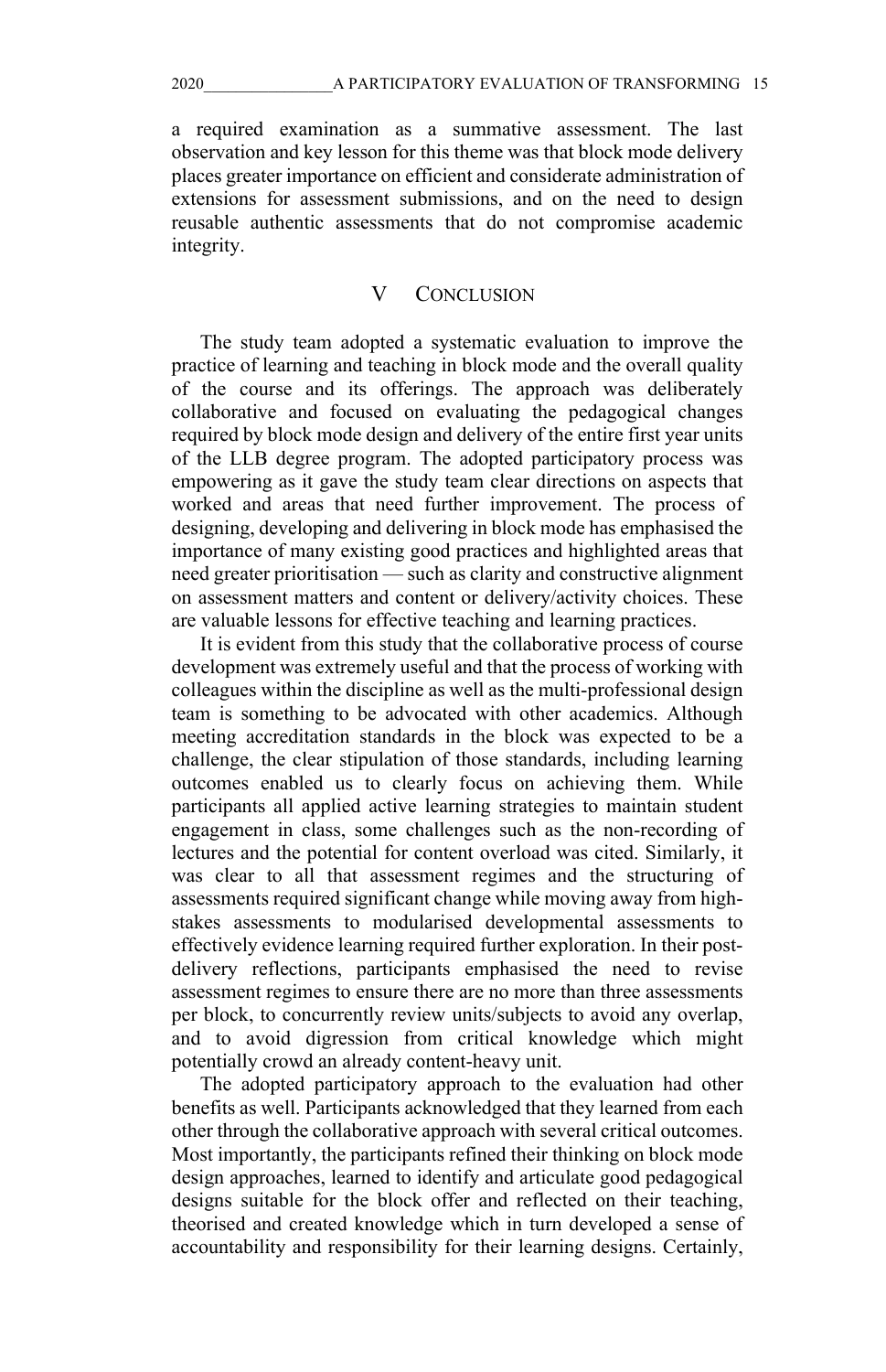the participatory evaluative process contributed to the participants' own professional learning and furthered an improved sense of community among the team. All participants in the study indicated that overall, the block mode was successful in creating a strong bond between the academics and the students due to the intense nature of learning, regular class attendance and the need for students to focus on one unit at a time. However, the participants also identified two clear challenges postdelivery which are relevant to all disciplines. First, the need to design authentic assessment tasks that are developmental, which evidence breadth and depth of knowledge and skills, that are also suitable to block mode delivery. Secondly, to deliberately build in opportunities for timely feedback on assessment tasks while accommodating extensions and the special needs of students with disabilities.

Building upon these lessons learned, the next stage in this research project will be to elicit student views on the findings of this paper, expanding the scale and scope of our evaluation to include student perspectives of their learning experience in block mode. Also anticipated is a further round of reconsideration of the findings postimplementation, in line with participatory evaluative approaches to reconsider and prioritise attention on critical areas that need improvement, especially in relation to our first-year law units. The findings of this study suggest avenues for further research into intensive mode delivery of first year law and at others year levels, and in tertiary courses beyond the law discipline. In particular, the findings highlight the potential value of research into the relationship between summative examinations, active learning techniques and intensive mode delivery in meeting learning outcomes, as well as the relationship between lecture-style content delivery and active learning techniques in meeting these outcomes and maintaining student satisfaction.